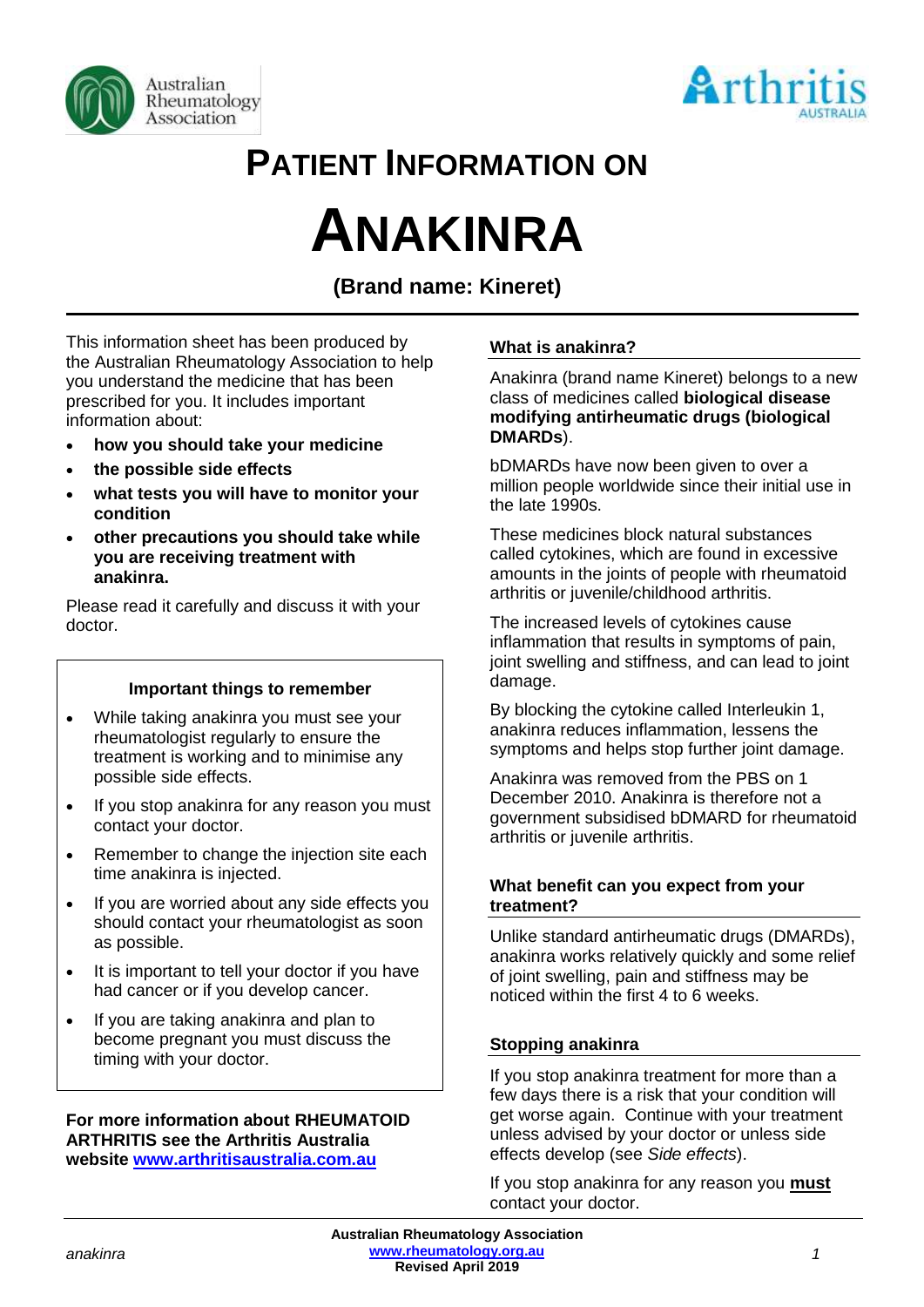#### **How will your condition be monitored?**

In view of the current prescribing restrictions for all bDMARDs:

- Anakinra will only be started if your disease is active and if standard treatments have been unsuccessful.
- It will not be continued unless it helps your condition.
- Blood tests will be required during your treatment to monitor your condition and to determine the effectiveness of treatment.
- The frequency of blood tests will depend on what other medicines you are taking and what other illnesses you might have. Your rheumatologist will determine the frequency of tests required.

#### **How is anakinra taken?**

Anakinra is given as an injection under the skin of the abdomen or thigh.

It can be injected by your doctor, nurse or carer, or by you. If injecting yourself, be sure to follow the detailed instructions carefully to ensure the best response. It is particularly important to change the injection site each time.

#### *What is the dosage?*

The usual dose for adults is 100mg once a day.

#### *Can other medicines be taken with anakinra?*

Anakinra may be used with other arthritis medicines including:

- other DMARDs such as methotrexate
- steroid medicines such as prednisolone or cortisone injections into the joint
- anti-inflammatory medicines (NSAIDs) such as naproxen (Naprosyn) or ibuprofen (Brufen, Nurofen)
- simple pain medicines such as paracetamol.

Anakinra cannot be used with other biological DMARDs.

There are separate information sheets for the medicines mentioned above.

#### **Are there any possible side effects?**

You might experience side effects with your treatment. Contact your doctor if you have any concerns about possible side effects. Many side effects disappear when anakinra treatment is stopped.

#### *Most common possible side effects*

- *Mild pain, swelling or itching* are very common (up to 20% of patients) but can be reduced by applying ice and antihistamine/steroid creams to the injection site.
- *Headaches, cough* and *stomach and bowel discomfort* may also occur.
- As anakinra affects the immune system, *mild infections*, particularly of the upper respiratory tract (e.g. colds, sinusitis) may occur more frequently than usual. Treatment with anakinra may need to be temporarily stopped so you should contact your doctor for advice.

#### *Less common or rare possible side effects*

- Anakinra can cause a drop in the number of *white blood cells*, which are needed to fight infection.
- It can cause *infections* such as pneumonia, skin or joint infections. These effects can occur even if there is no effect on the white blood cells.
- Rarely anakinra may cause an *allergic reaction* with itchy, red skin or a rash, tightness in the chest and difficulty breathing.
- It is still unclear from research if there is an increased risk of cancer due to anakinra (see *Precautions*).

#### **What precautions are necessary?**

#### *Infections*

- If you have an active infection of any kind. treatment with anakinra will not be given until the infection is treated successfully.
- Anakinra will not be given if you have active untreated tuberculosis (TB) or HIV (AIDS) infection as it is likely to make these conditions worse.
- If you have latent (inactive) TB preventative anti-TB treatment will be started at least 4 weeks before anakinra. The anti-TB treatment will usually need to be taken for 9 months.
- Hepatitis B or C infection may not necessarily exclude treatment.
- Because of the risks associated with infection, the following tests may be conducted before commencing treatment with anakinra:
	- − blood tests for hepatitis B and C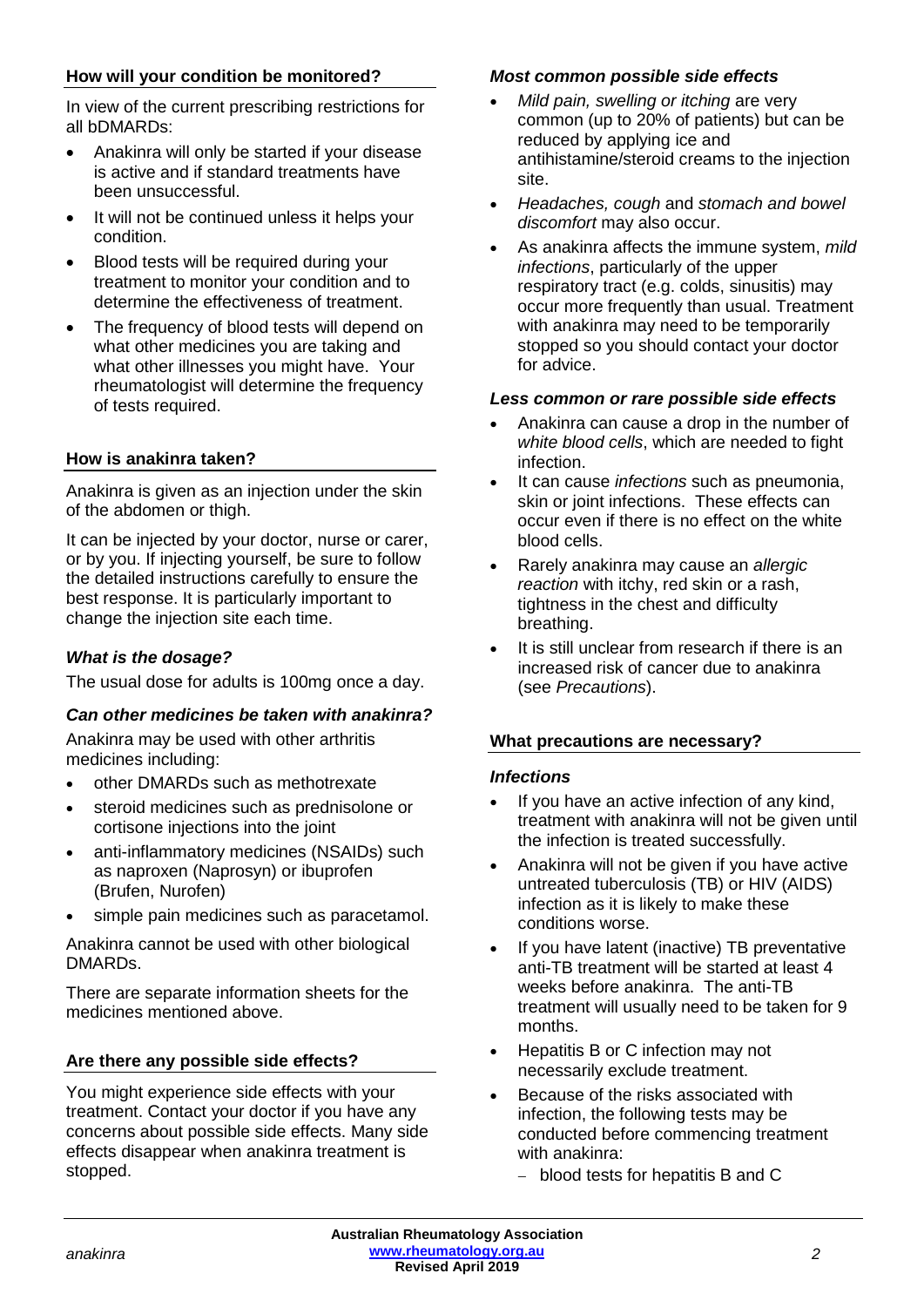- − chest x-ray and two step Tuberculin Skin Test (Mantoux) or QuantiFERON blood test for tuberculosis (TB)
- HIV tests are required for those who are at risk of this infection.

#### *Use with other medicines*

- Anakinra can interact with other medicines. You should tell your doctor (including your general practitioner, rheumatologist and others) about all medicines you are taking or plan to take. This includes over the counter or herbal/naturopathic medicines.
- You should also mention your treatment when you see other health professionals.
- Anakinra does not increase the risk of side effects from low dose aspirin (taken for prevention of heart attack and strokes).
- The simple pain reliever paracetamol and combined pain medicines such as Panadeine and Panadeine Forte can be used while you are receiving anakinra treatment provided you take them as directed.

#### *Vaccines*

- If you are on anakinra it is recommended you should not be immunised with 'live' vaccines such as MMR (measles, mumps and rubella), OPV (oral polio virus), BCG (Bacillus Calmette-Guerin) or yellow fever. Talk with your rheumatologist before receiving any vaccines.
- Pneumovax and the combined yearly seasonal flu/swine flu vaccinations are safe and recommended to reduce your risk of those infections.

#### *Surgery*

If you require surgery for any reason, treatment with anakinra will be stopped before the surgery. It will be restarted after the operation at a time determined by your surgeon and rheumatologist. Treatment will be restarted once the wound is healed and if there is no infection present.

#### *Cancer risk*

• Lymphoma, a cancer of lymph glands, is found more commonly in patients with severe active rheumatoid arthritis than in the general population. Studies are in progress to see if treatment with anakinra changes this. To date there is no evidence to suggest that this medicine increases lymphoma.

- If cancer has been previously treated and cured it is unclear whether a bDMARD such as anakinra can be used safely. An interval of 5 years is normally recommended between cure of a cancer and starting TNFbDMARDs.
- For general cancer prevention, stopping smoking and taking skin cancer prevention measures are recommended. It is important to use sunscreen and avoid prolonged sun exposure. A yearly skin check is recommended.
- Talk to your doctor if you have any concerns about issues relating to cancer risk.

#### *Use with alcohol*

- You may drink alcohol while taking anakinra. However, if you are also taking methotrexate you should be particularly cautious about your alcohol intake.
- It is not known precisely what level of drinking is safe when on methotrexate, however there is general agreement that 1 to 2 standard drinks taken once or twice a week is unlikely to cause a problem.
- Drinking more than 4 standard drinks on one occasion, even if infrequently, is strongly discouraged.

#### *Pregnancy and breastfeeding*

- Not enough is known about the possible side effects of anakinra on the unborn baby. If you plan to become pregnant it is important to discuss this with your doctor as each case is different.
- You should not breastfeed when taking anakinra.
- More detailed information is available at [https://rheumatology.org.au/gps/documents/](https://rheumatology.org.au/gps/documents/ARAPregnancyPrescribingGuidanceupdateApr19.pdf) [ARAPregnancyPrescribingGuidanceupdateA](https://rheumatology.org.au/gps/documents/ARAPregnancyPrescribingGuidanceupdateApr19.pdf) [pr19.pdf](https://rheumatology.org.au/gps/documents/ARAPregnancyPrescribingGuidanceupdateApr19.pdf)

#### **How to store anakinra**

- Keep the medicine refrigerated, even when travelling.
- Keep all medicines out of reach of children.